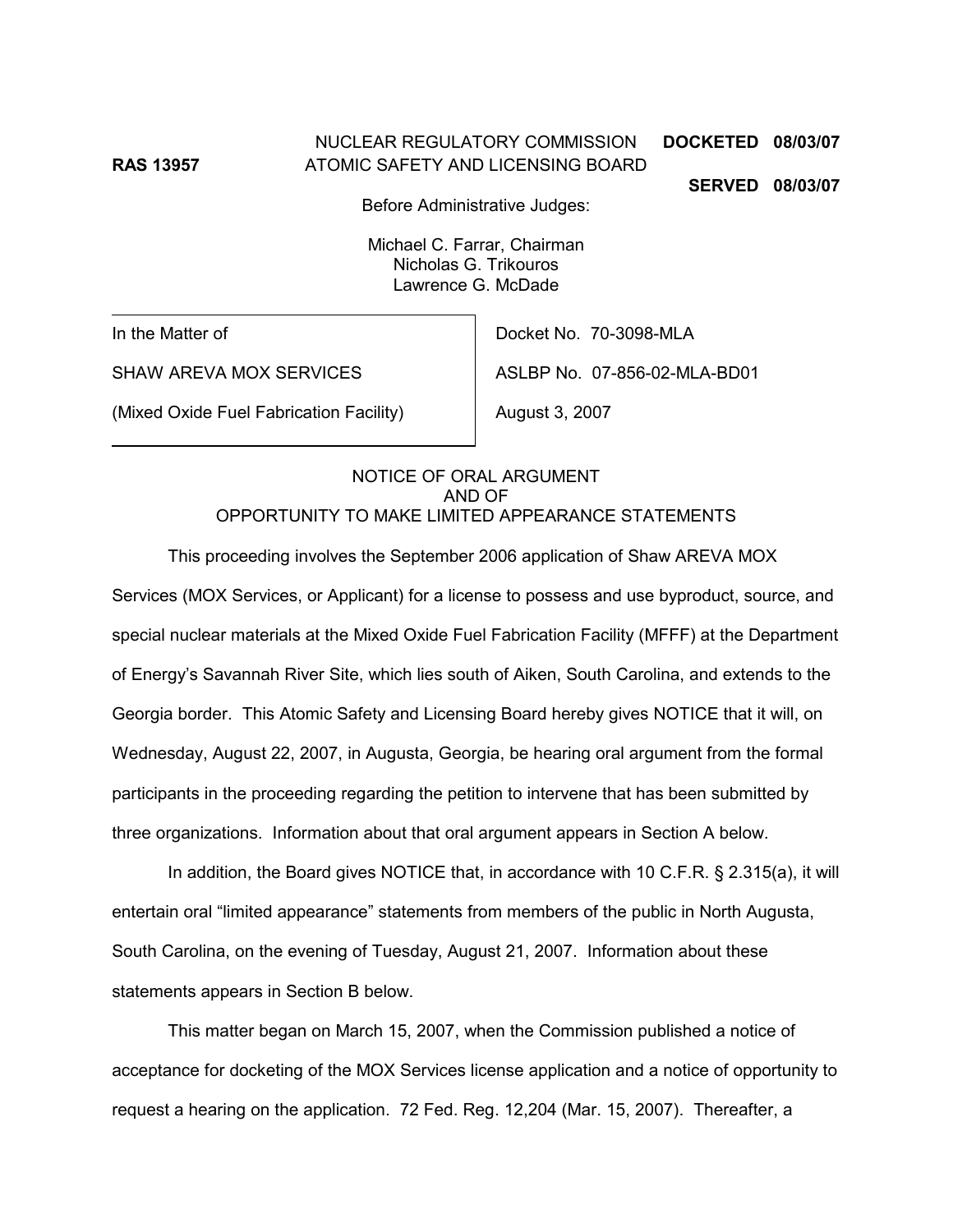"Petition for Intervention and Request for Hearing" (hereinafter Petition) was timely filed on May 14, 2007, by a group of three organizations (collectively, Petitioners): the Blue Ridge Environmental Defense League (BREDL), Nuclear Watch South (NWS)<sup>1</sup>, and the Nuclear Information Service (NIRS).

On June 5, 2007, this Atomic Safety and Licensing Board was established to conduct this adjudication.<sup>2</sup> As part of that process, this Board will now hear oral argument on the standing of the Petitioners to intervene in this proceeding and on the admissibility of the five contentions they submitted as part of the petition to intervene.

### A. Nature, Timing, and Location of Oral Argument

The oral argument is currently scheduled to cover two categories of issues: standing

and contention admissibility. The Petitioners have claimed representational standing on behalf

of their members who reside within 50 miles of the proposed facility, a claim that is disputed by

the Applicant and by the NRC Staff. The Petitioners have also submitted five contentions,

which they list in summary as follows:

1) Whether MOX Services' License Application and/or EIS meet the relevant requirements in the National Environmental Policy Act and/or the Clean Air Act because of failures to address critical aspects regarding limits on emissions of hazardous air pollutants necessary for the protection of public health and safety;

2) Whether MOX Services License Application meets the relevant requirements of the Atomic Energy Act because of its failure to prepare and submit an emergency plan to the NRC for potential radioactive releases to the public;

3) Whether the Final Environmental Impact Statement on the construction and operation of a plutonium fuel factory is adequate to satisfy the requirements of NEPA and NRC implementing regulations because it fails to address new and significant information showing that neither MOX Services nor the U.S. Department of Energy ("DOE") has any concrete plans for the Waste

<sup>&</sup>lt;sup>1</sup> Nuclear Watch South was previously known as Georgians Against Nuclear Energy (GANE) and participated in the prior proceeding related to this facility under that name.

 $2\overline{2}$  72 Fed. Reg. 32,139 (June 11, 2007). The Board was subsequently reconstituted, pursuant to 10 C.F.R. § 2.313(c), due to the unavailability of one of the judges. 72 Fed. Reg. 40,344 (July 24, 2007).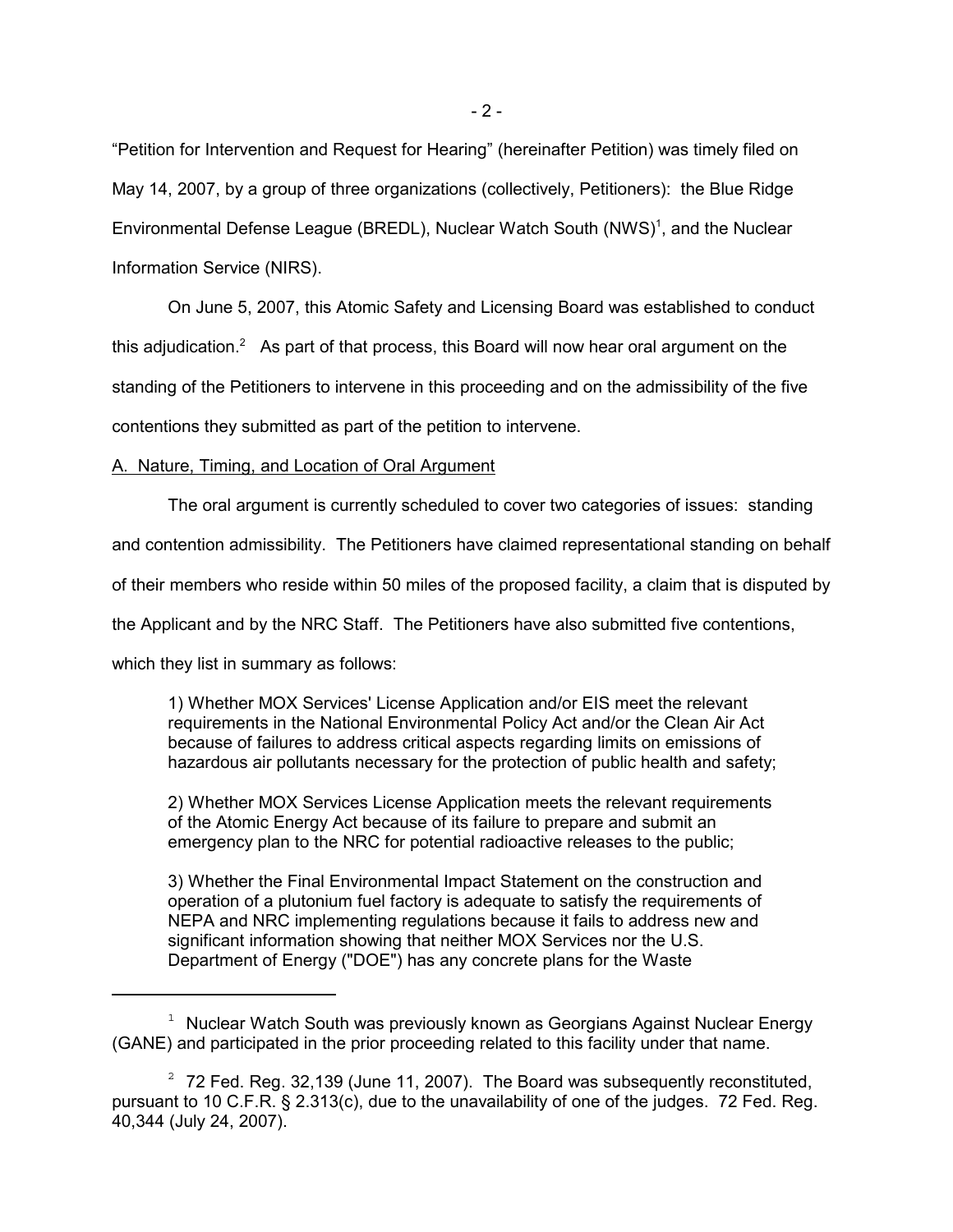Solidification Building ("WSB") that was proposed in the EIS and, as a result, high-alpha liquid waste from the proposed facility may have to be stored onsite posing hazards which have not been addressed by the NRC in the EIS;

4) Whether the License Application for the proposed plutonium processing facility is inadequate because it does not address safety and public health risks posed by indefinite storage of liquid high-alpha waste at the site or contain measures for the safe storage of that waste; and

5) Whether the Final Environmental Impact Statement for the proposed plutonium processing facility meets the relevant requirements of NEPA because it does not evaluate the environmental impacts of a terrorist attack on the proposed factory.

Petition at 5-6. The Board will hear argument from counsel for the Applicant and for the NRC

Staff and from pro se representatives of the Petitioners regarding the Petitioners' standing

claim and the admissibility of these contentions under 10 C.F.R. § 2.309(f)(1).

The specific date, time, and location of the oral argument is as follows:

|                                                                                                                               | DATE: |
|-------------------------------------------------------------------------------------------------------------------------------|-------|
| LOCATION: Courtroom #2 (Second Floor)<br><b>Augusta Federal Courthouse</b><br>600 James Brown Blvd.<br>Augusta, Georgia 30901 |       |

TIME: 9:00 a.m. to 11:30 a.m (EDT)

Members of the public are welcome to attend the oral argument as spectators (this session is a formal adjudicatory proceeding open to public observation but not to public participation – those who wish to participate in other aspects are invited to offer limited appearance statements as provided in Section B, below.) Conduct of members of the public at NRC adjudicatory proceedings is governed by 66 Fed. Reg. 31,719 (June 12, 2001), an excerpt from which follows this notice. In addition, normal federal courthouse security procedures will be followed.

Attendees are strongly advised to arrive sufficiently early to allow time to pass through a security screening checkpoint. Further, in the interest of permitting prompt access to the hearing room, attendees are requested to refrain from bringing any unnecessary hand-carried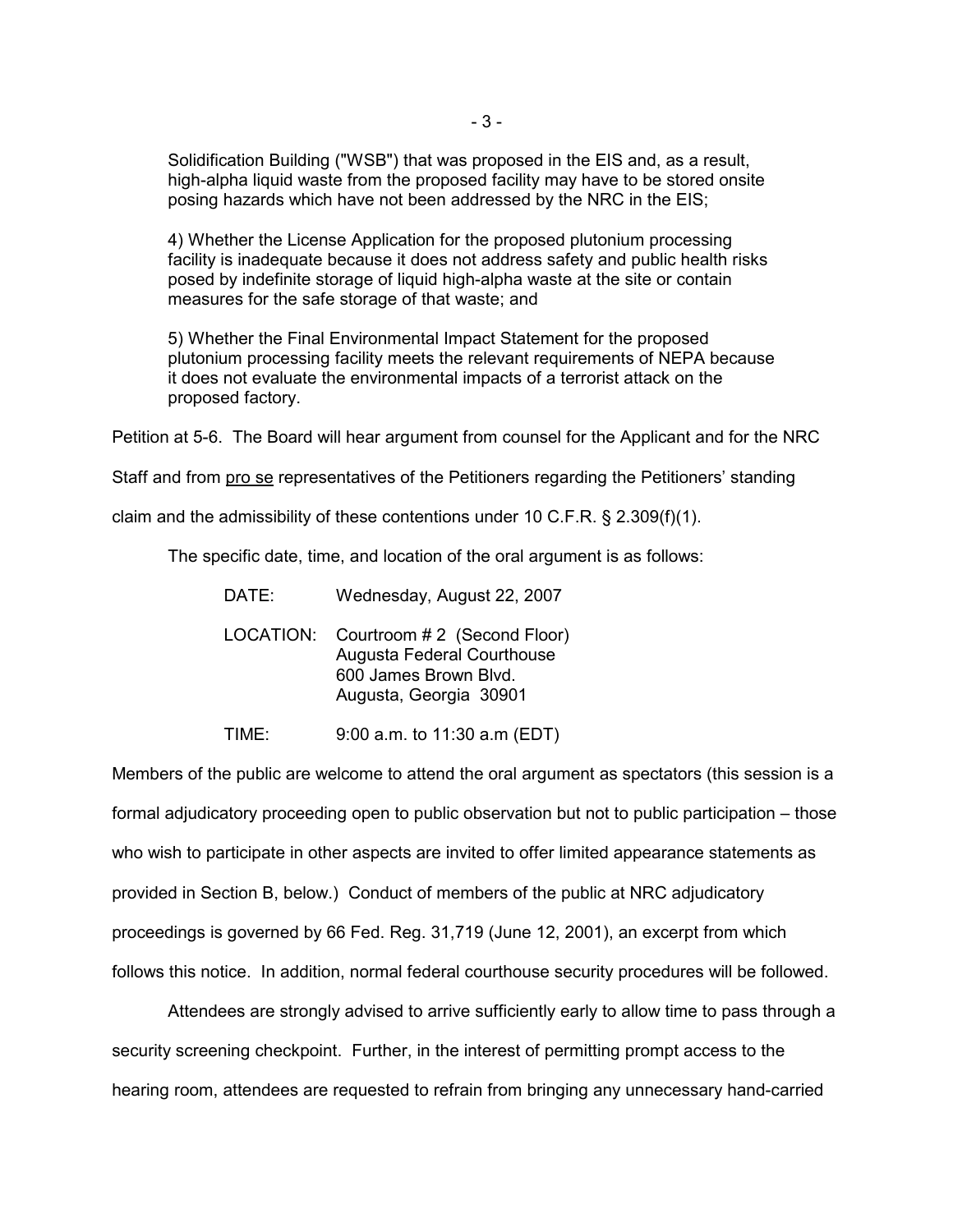items. (Items such as packages, briefcases, and backpacks may need to be examined individually, and items that could readily be used as weapons will not be permitted in the hearing room.) There will be no facilities available for storing any items outside the hearing room, and attendees with items requiring inspection may be delayed in obtaining entry.

#### B. Oral Limited Appearance Statement Session

### 1. Date, Time, and Location

The Board will conduct a session to provide members of the public with an opportunity to make oral limited appearance statements on the following date at the specified location and time:

| DATE: | Tuesday, August 21, 2007                                                                                                    |
|-------|-----------------------------------------------------------------------------------------------------------------------------|
|       | LOCATION: Banquet Room A-2<br>North Augusta Community Center<br>495 Brookside Avenue<br>North Augusta, South Carolina 29861 |
| TIME: | $5:00 - 8:00 p.m. (EDT)$                                                                                                    |

#### 2. Participation Guidelines for Oral Limited Appearance Statements

Any person not party to the proceeding has the opportunity, as specified below, to make an oral statement setting forth his or her position on matters of concern relating to this proceeding. These statements will be transcribed and will become part of the record of the proceeding for future reference, and they may – if focused on the contentions under consideration – assist the Board in formulating questions to ask the parties during oral argument or prompt the parties to address particular matters at the argument or in some other fashion. They do not, however, constitute evidence upon which a decision may be based.

Oral limited appearance statements will be entertained during the hours specified above, although a lesser time period may be sufficient to accommodate the speakers who are present.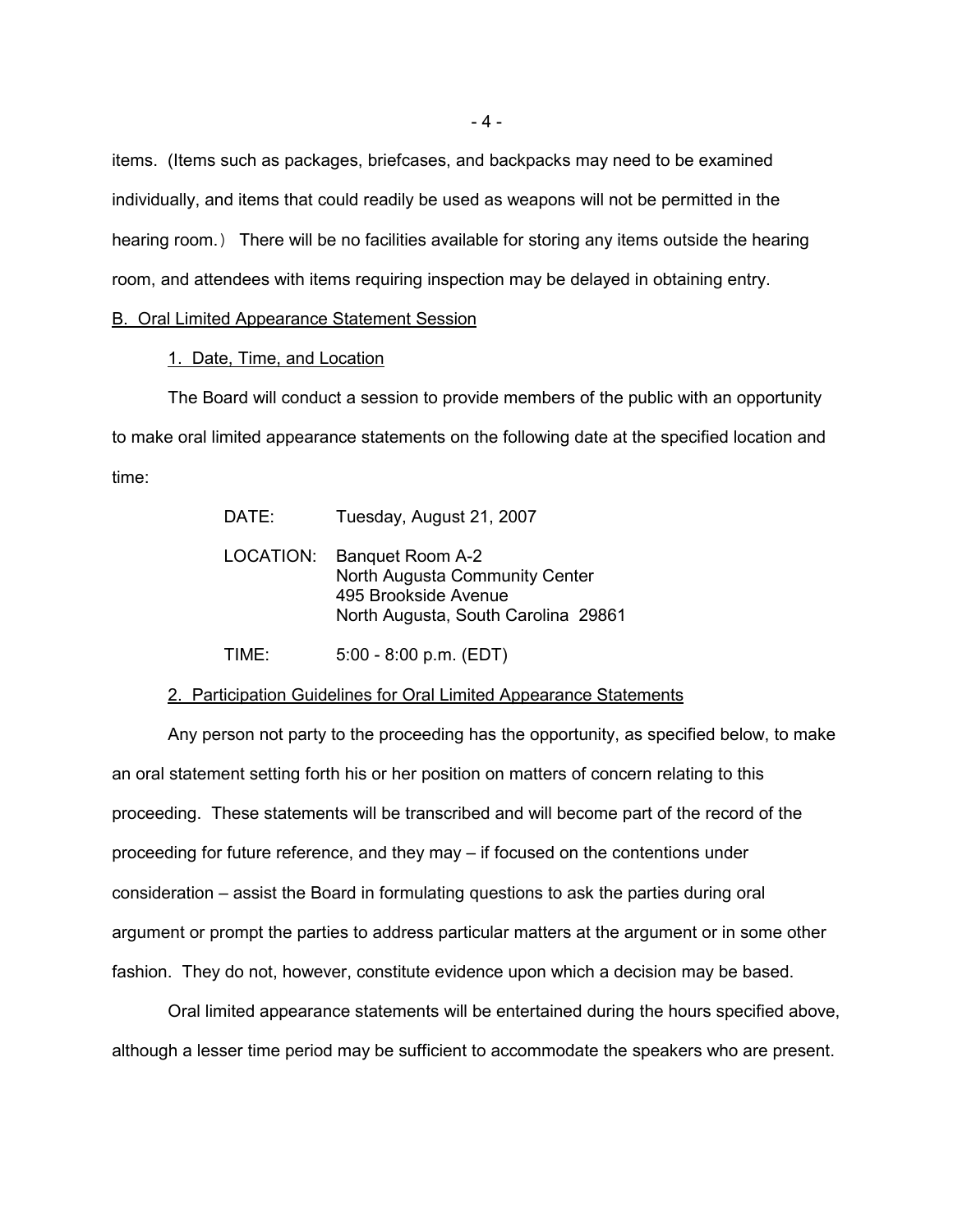If all scheduled and unscheduled speakers present at a session have made a presentation, the Licensing Board reserves the right to terminate the session before the ending time listed above.

In order to accommodate as many speakers as feasible, the time allotted for each statement normally will be no more than three minutes, and speakers should prepare accordingly. That time limit may be altered, depending on the number of written requests that are submitted in accordance with subsection 3 below, and/or the number of persons present at the designated time. The same security guidelines applicable to the oral argument will be applicable to the limited appearance session as well, although limited appearance sessions are not deemed to be "adjudicatory proceedings" within the meaning of those guidelines.

#### 3. Submitting a Request to Make an Oral Limited Appearance Statement

Persons wishing to make an oral statement who have submitted a timely written request to do so will be given priority over those who have not filed such a request. In order to be considered timely for priority purposes, a written request to make an oral statement must be mailed, faxed, or sent by e-mail so as to be received at NRC Headquarters by noon, EDT on Friday, August 17, 2007. In light of possible mail delivery delays, persons able to do so may wish to use fax or e-mail to assure that their requests are timely received.

These written requests to make an oral statement are to be submitted in one of the following fashions:

| Mail:   | Office of the Secretary<br>Rulemakings and Adjudications Staff<br>U.S. Nuclear Regulatory Commission<br>Washington, D.C. 20555-0001 |
|---------|-------------------------------------------------------------------------------------------------------------------------------------|
| Fax:    | (301) 415-1101 (verification (301) 415-1966)                                                                                        |
| E-mail: | hearingdocket@nrc.gov                                                                                                               |

In addition, using the same method of service, a copy of the request must be sent to the Licensing Board as follows:

- 5 -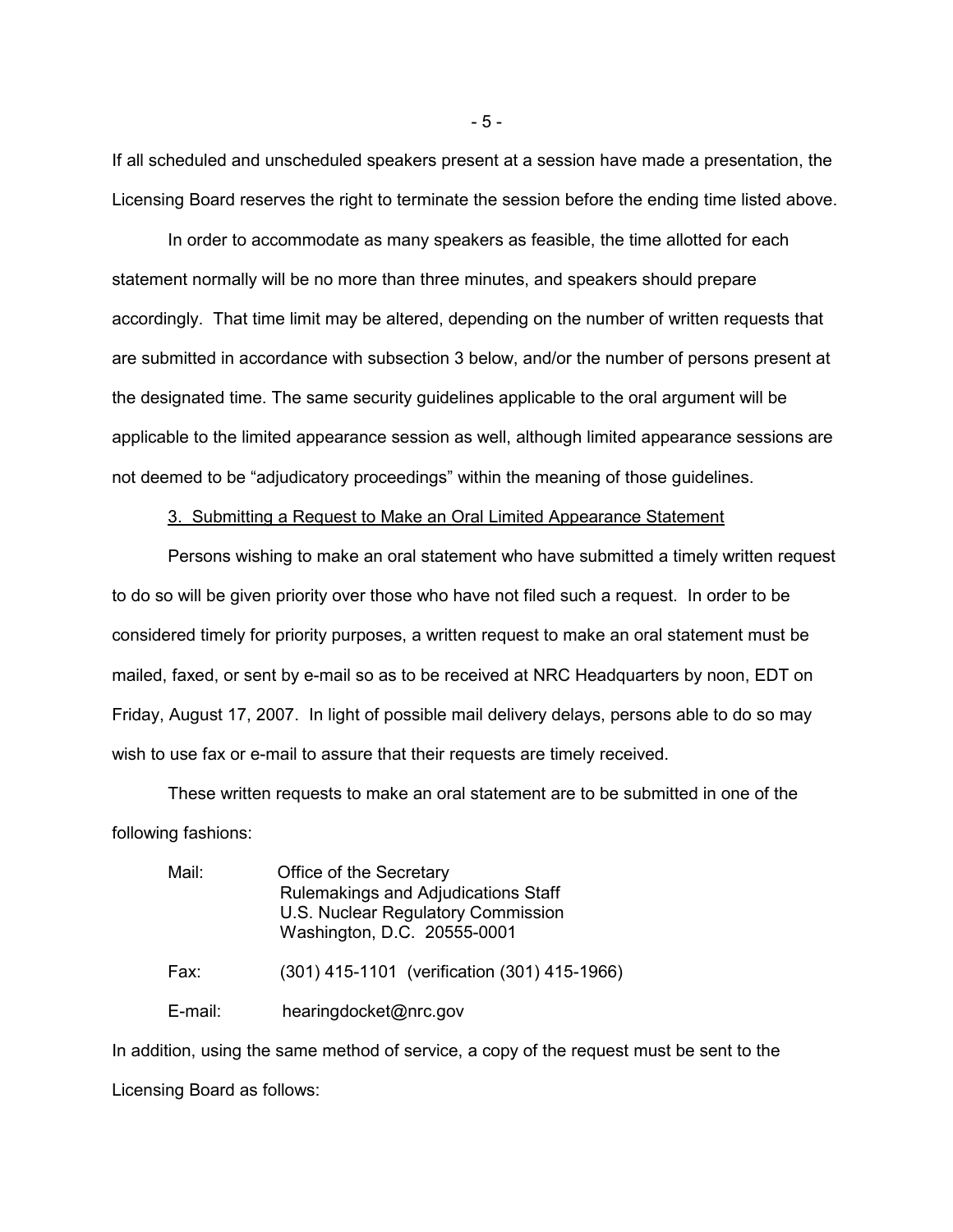Mail: MOX Limited Appearance Box Atomic Safety and Licensing Board Panel Mail Stop T-3F23 U.S. Nuclear Regulatory Commission Washington, D.C. 20555-0001 Fax: (301) 415-5599 (verification (301) 415-7550)

E-mail: pah@nrc.gov and mxc7@nrc.gov

Phone requests to make limited appearance statements will not be accepted.

### 4. Submitting Written Limited Appearance Statements

A written limited appearance statement (in lieu of or in addition to an oral presentation) may be submitted at any time. Such statements should be sent to the Office of the Secretary using the methods prescribed above, with a copy to the Licensing Board as noted above.

\* \* \* \* \* \* \* \*

Documents relating to the MOX facility license application at issue in this proceeding are on file at the Commission's Public Document Room (PDR), located at One White Flint North, 11555 Rockville Pike (first floor), Rockville, Maryland, 20850, and may also be obtained electronically through ADAMS, the Agencywide Documents Access and Management System, accessible through the NRC website at www.nrc.gov/reading-rm/adams.html. Persons who do not have access to ADAMS or who encounter problems in accessing the documents located therein should contact the PDR reference staff by telephone at 800-397-4209 or 301-415-4737, or by e-mail to pdr@nrc.gov.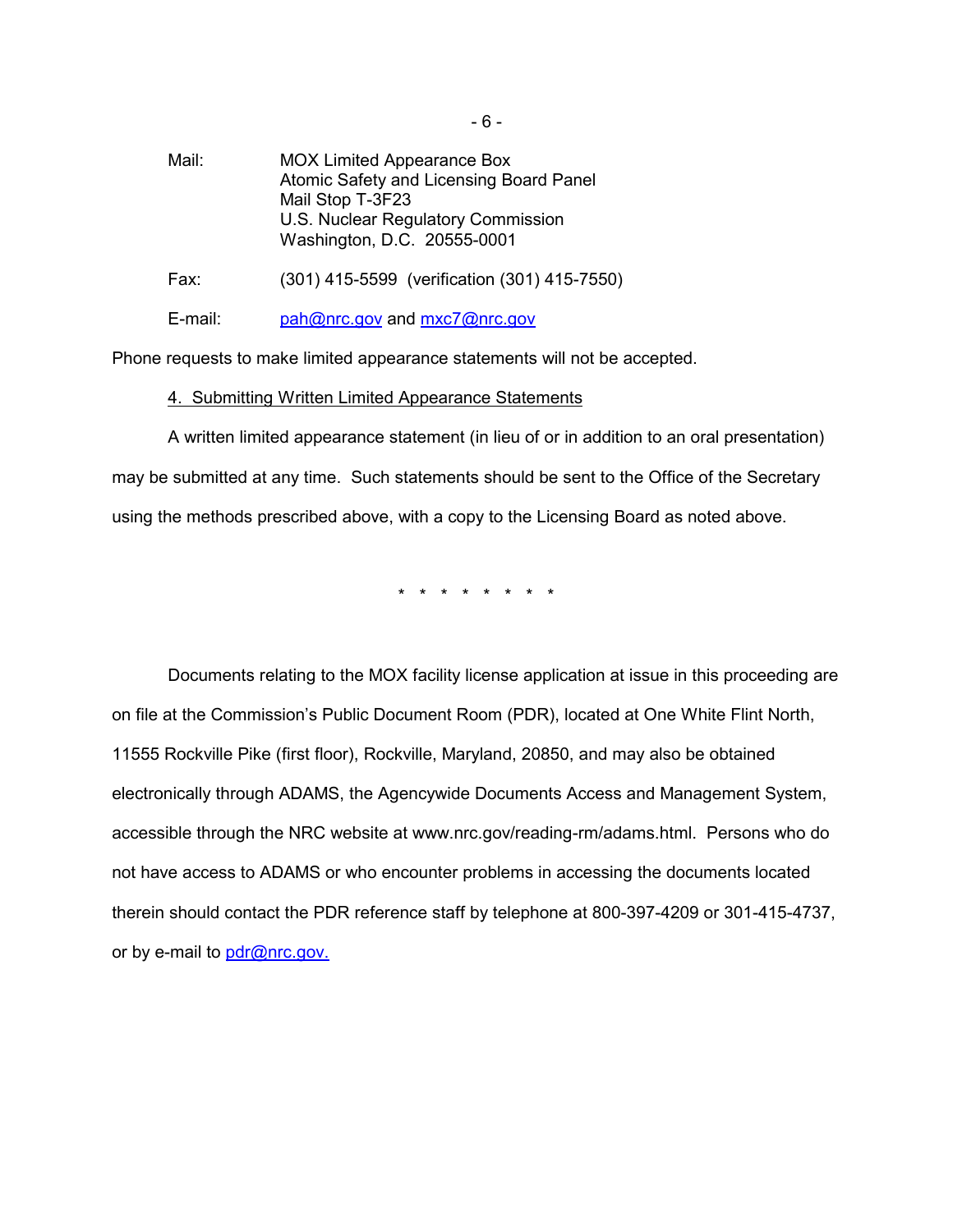Any updated/revised scheduling information regarding the oral argument or the limited

appearance session can be found on the NRC website at www.nrc.gov/public-involve/public-

meetings/index.cfm.

## FOR THE ATOMIC SAFETY AND LICENSING BOARD

*/RA/* Rockville, Maryland **Michael C. Farrar, Chairman** August 3, 2007 **ADMINISTRATIVE JUDGE** 

Copies of this notice were sent this date by Internet e-mail transmission to (1) counsel for Applicant Shaw AREVA MOX Services and for the NRC Staff; and (2) each of the individuals who entered an appearance on behalf of Petitioners Blue Ridge Environmental Defense League (BREDL), Nuclear Watch South (NWS), and the Nuclear Information Service (NIRS).

--------------------------------------------------------------------------------------------------------------------------- Excerpt from Federal Register notice published on June 12, 2001 (66 Fed. Reg. 31,719):

In order to balance the orderly conduct of government business with the right of free speech, the following procedures regarding attendance at NRC public meetings and hearings have been established:

Visitors (other than properly identified Congressional, press, and government personnel) may be subject to personnel screening, such as passing through metal detectors and inspecting visitors' briefcases, packages, etc.

Signs, banners, posters and displays will be prohibited from all NRC adjudicatory proceedings (Commission and Atomic Safety and Licensing Board Panel hearings) because they are disruptive to the conduct of the adjudicatory process. Signs, banners, posters and displays not larger than 18" X 18" will be permitted at all other NRC proceedings, but cannot be waved, held over one's head or generally moved about while in the meeting room. Signs, banners, posters and displays larger than 18" X 18" will not be permitted in the meeting room because they are disruptive both to the participants and the audience. Additionally, signs, banners, posters, and displays affixed to any sticks, poles or other similar devices will not be permitted in the meeting room.

The presiding official will note, on the record, any disruptive behavior and warn the person to cease the behavior. If the person does not cease the behavior, the presiding official may call a brief recess to restore order and/or ask one of the security personnel on hand to remove the person.

---------------------------------------------------------------------------------------------------------------------------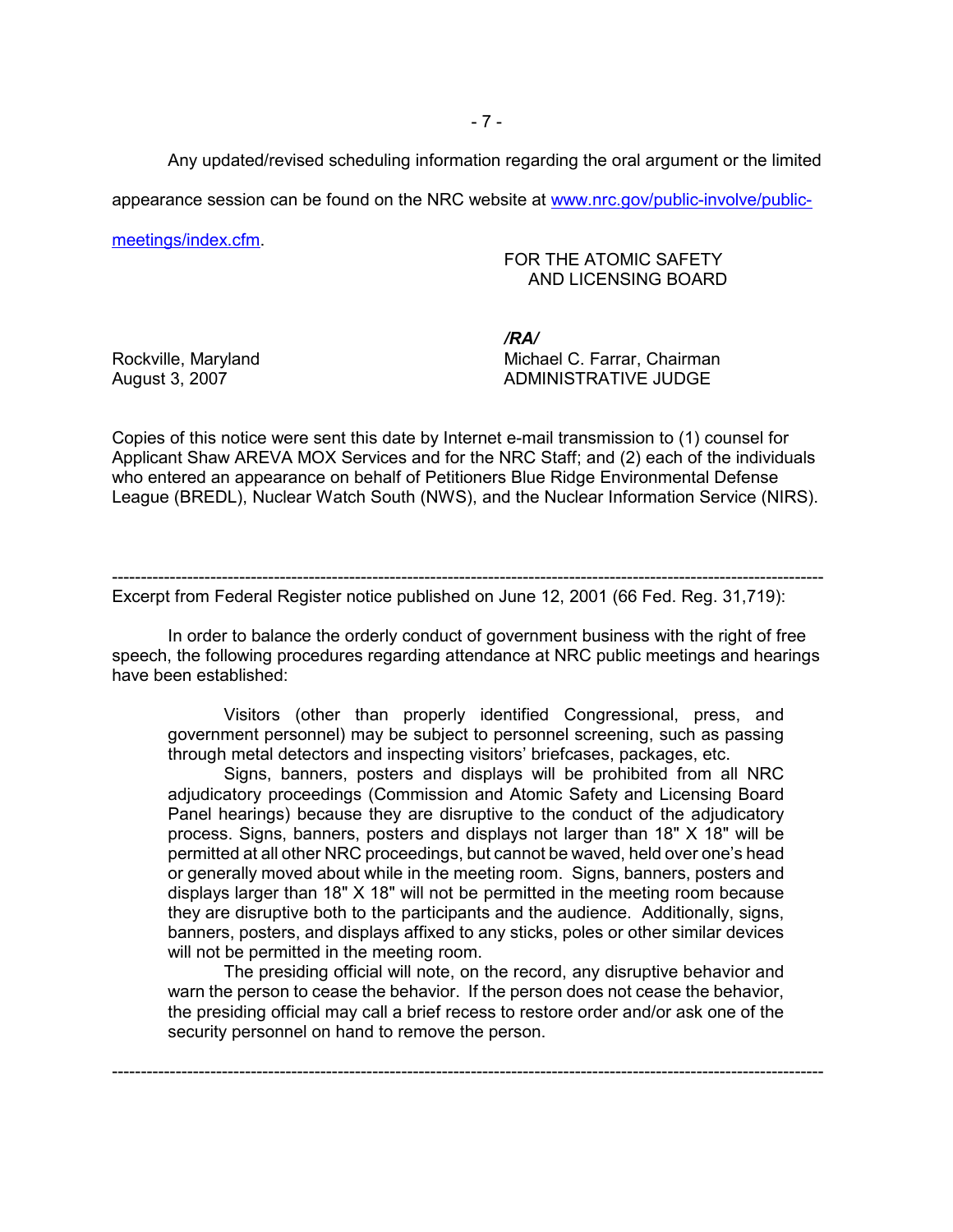## UNITED STATES OF AMERICA NUCLEAR REGULATORY COMMISSION

)<br>)

)

In the Matter of (1)

Shaw AREVA MOX Services, LLC (and ) Docket No. 70-3098-MLA

(Mixed Oxide Fuel Fabrication Facility ) Possession and Use License)

# CERTIFICATE OF SERVICE

I hereby certify that copies of the foregoing LB NOTICE OF ORAL ARGUMENT AND OF OPPORTUNITY TO MAKE LIMITED APPEARANCE STATEMENTS have been served upon the following persons by U.S. mail, first class, or through NRC internal distribution.

Office of Commission Appellate **Adjudication** U.S. Nuclear Regulatory Commission Washington, DC 20555-0001

Administrative Judge Nicholas G. Trikouros Atomic Safety and Licensing Board Panel Mail Stop - T-3 F23 U.S. Nuclear Regulatory Commission Washington, DC 20555-0001

Margaret J. Bupp, Esq. Jody C. Martin, Esq. Andrea Z. Jones, Esq. Office of the General Counsel Mail Stop - O-15 D21 U.S. Nuclear Regulatory Commission Washington, DC 20555-0001

Administrative Judge Michael C. Farrar, Chair Atomic Safety and Licensing Board Panel Mail Stop - T-3 F23 U.S. Nuclear Regulatory Commission Washington, DC 20555-0001

Administrative Judge Lawrence G. McDade Atomic Safety and Licensing Board Panel Mail Stop - T-3 F23 U.S. Nuclear Regulatory Commission Washington, DC 20555-0001

Shaw AREVA MOX Services P.O. Box 7097 Aiken, SC 29804 Attention: Dealis Gwyn